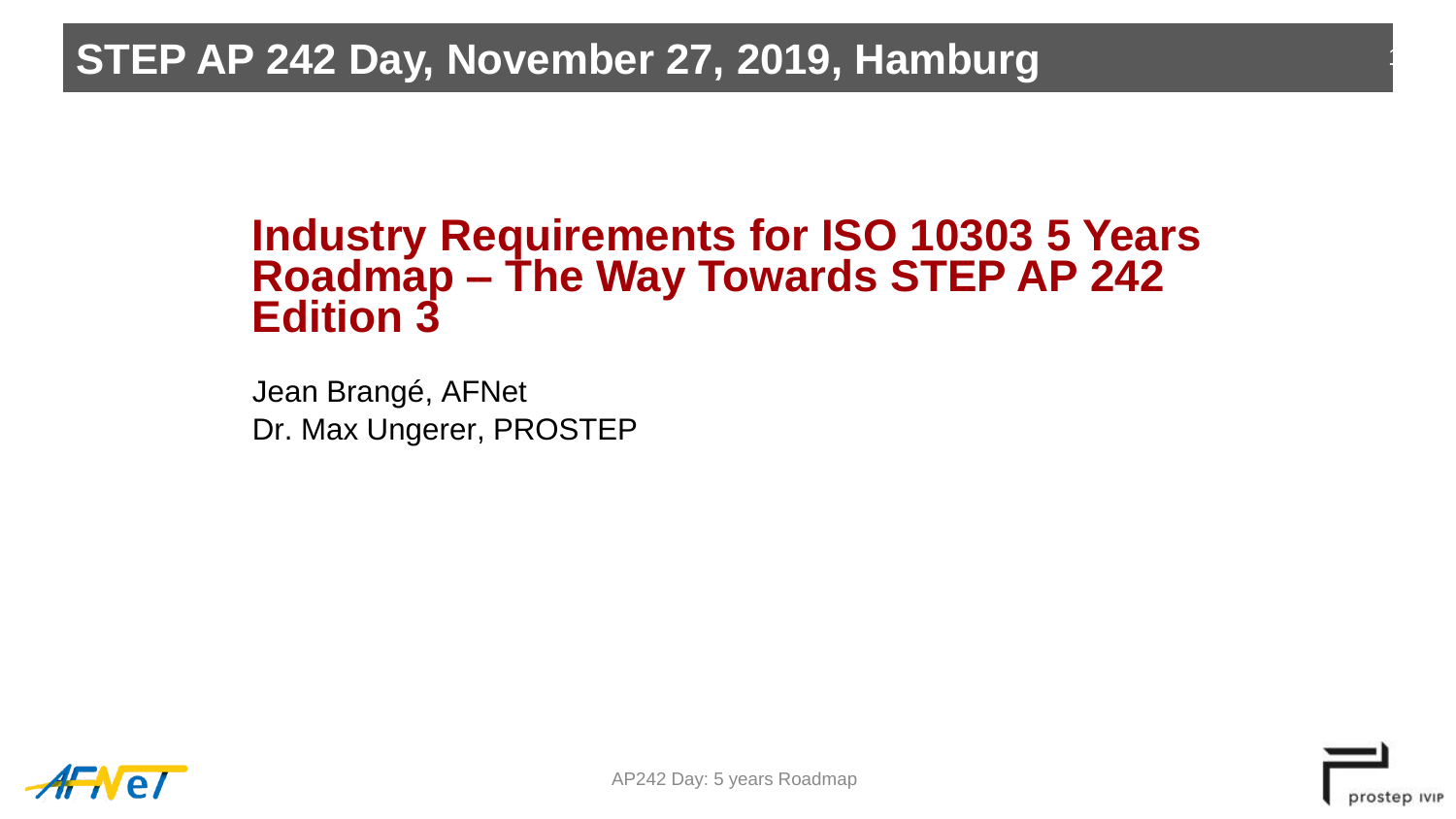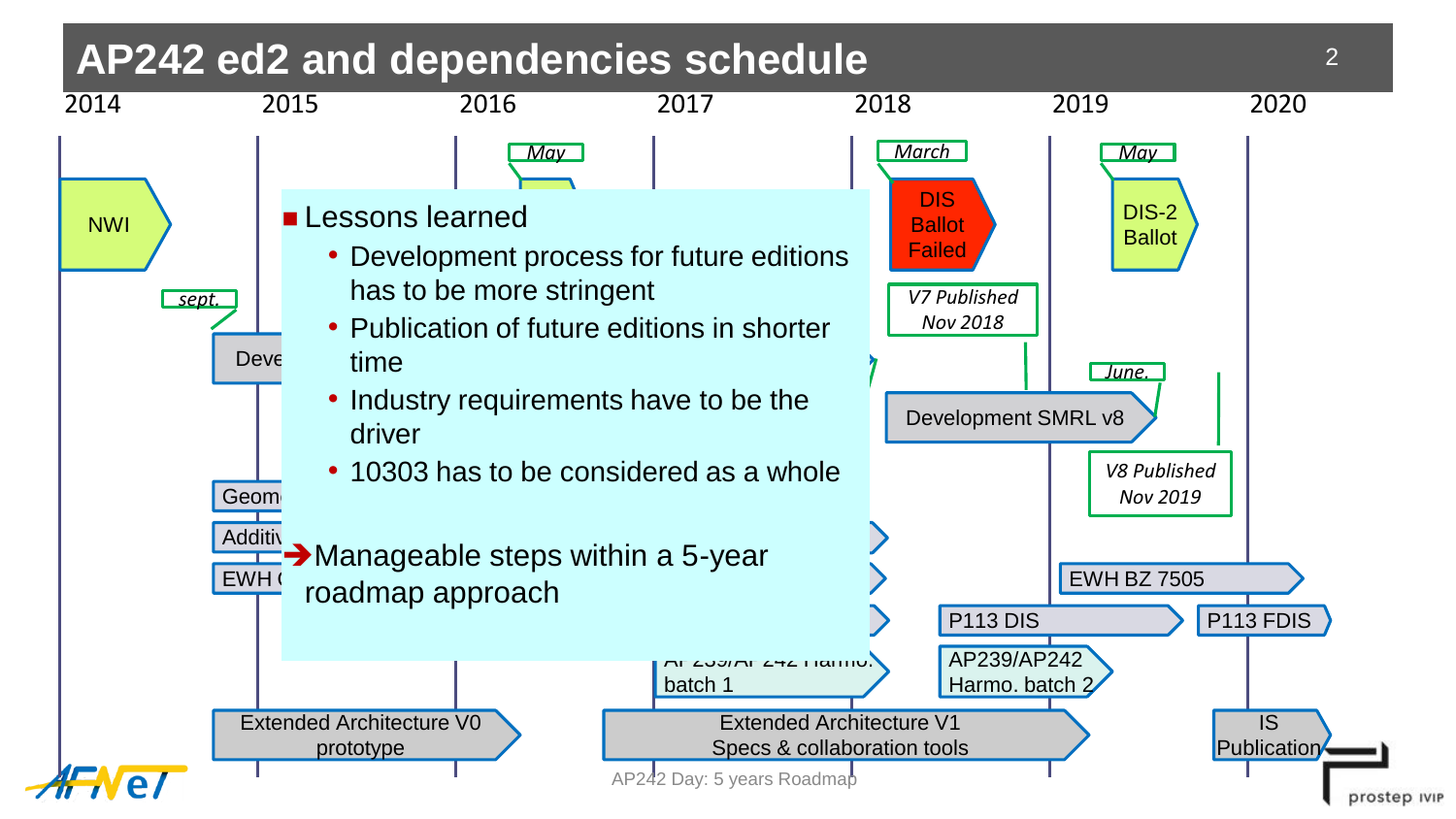## **AP 242 Edition 3 Development Track**



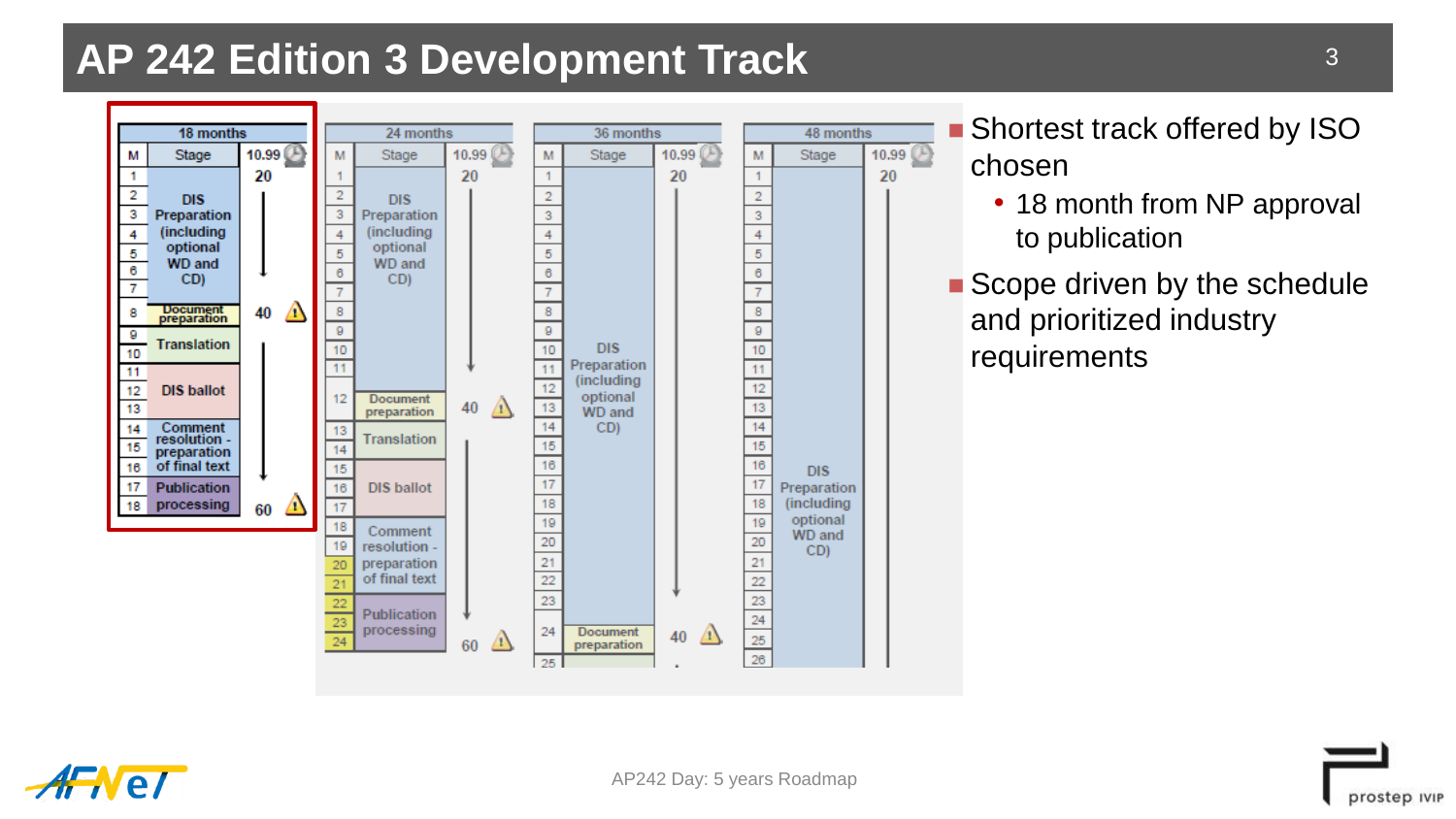## **AGILE** modular process with AP 242 EDITION 3



- 1. Collecting input for the 5Yroadmap matrix from NBs, Liaisons and other parties
- 2. Compilation of
- 3. Launch NWIs for new content and develop/publish Edition 3 within 18 month timeframe
- 4.Got to ed3 DIS with already validated content